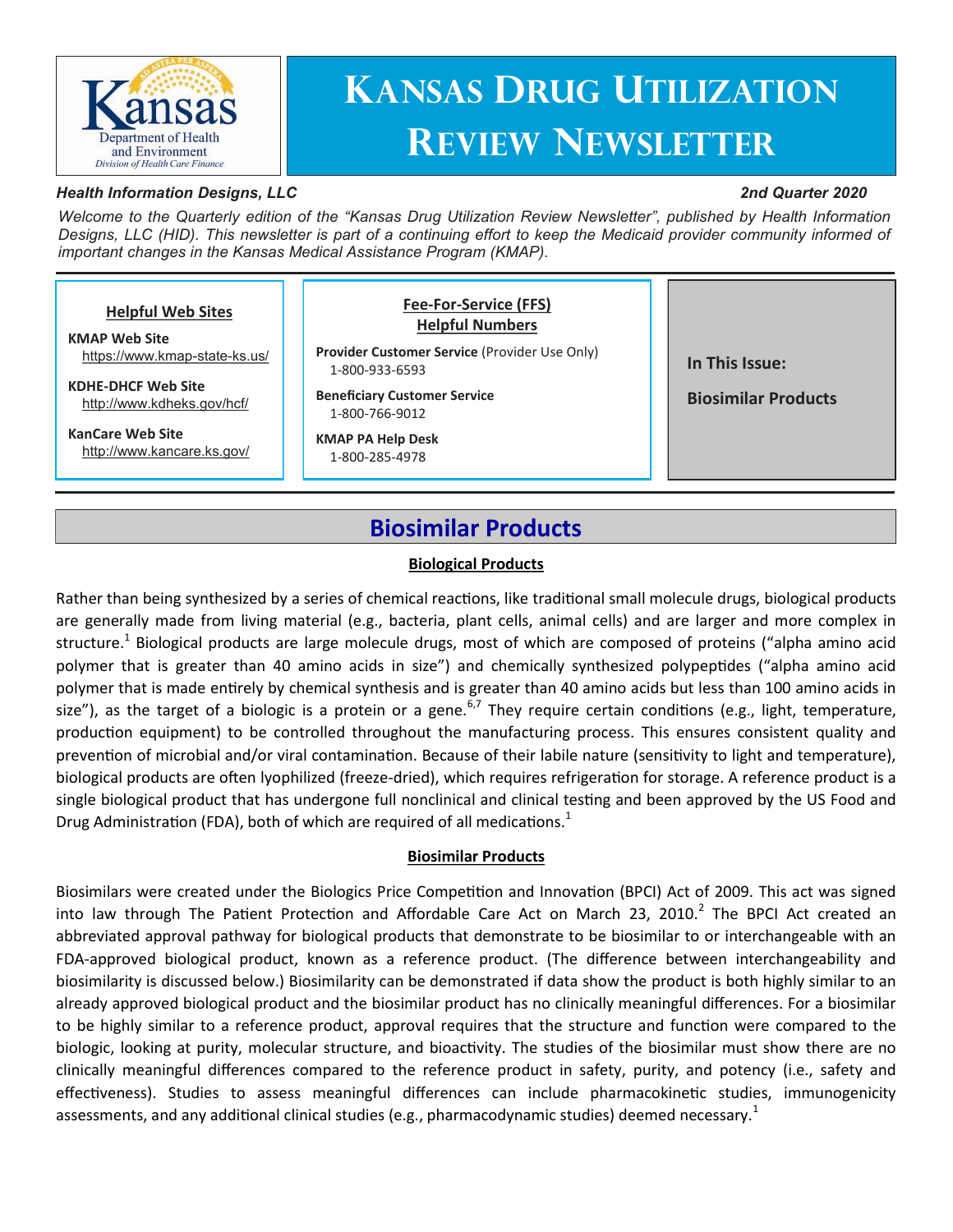### **Biosimilar Products, cont.**

The introduction of an abbreviated approval pathway for biosimilars has ushered in a new way to drive down costs and expand the reach of biologics through increased competition. The abbreviated pathway could potentially offer a shorter timeline to product approval. Biosimilar products must still meet the same high standards for manufacturing, which involves supplying data to support the product is as safe and effective for the requested indications as all other biological products approved by the FDA. Biosimilars are approved through abbreviated pathways that avoid duplicating costly clinical trials. Biosimilar products are permitted to have differences from the reference product because of the complexity and variability of biological products. Minor differences in clinically inactive properties (e.g., stabilizers, buffers) and lot-to-lot differences (i.e., acceptable within-product differences) are acceptable. $1$ 

A manufacturer interested in marketing a biosimilar product submits an application under the Public Health Service Act. Within the application, manufacturers are required to show the product demonstrates biosimilarity based on: $1$ 

- Analytical studies, which serve as the foundation of a biosimilar development program. These demonstrate high similarity to the reference product, minus any minor differences in clinically inactive components. This includes understanding the reference product's mechanism of action, structure-function relationships, clinically active components, critical quality attributes, functional characterizations, and biochemical characterizations.
- Animal studies assess toxicity and further support biosimilarity. These also assess immunogenicity, which is the tendency of a product to generate an immune response. Similar immunogenicity between the two products is an important element to demonstrate biosimilarity.
- Clinical studies demonstrate safety, purity, and potency compared to the reference product. Comparative human pharmacokinetic and pharmacodynamic studies are done to demonstrate no clinically meaningful differences between the biosimilar product and reference product. Additional clinical studies may be required if there is residual uncertainty about biosimilarity.

Additional steps required are: $1$ 

- A thorough chemistry, manufacturing, and control plan, which applies to all biological products.
- Follow the current Good Manufacturing Practice regulations, which apply to all drug products.

#### **Interchangeable Products**

Although a type of biological product, an interchangeable product also meets the standards in the BPCI Act for interchangeability. For example, the product must be biosimilar and produce the same clinical result in any given patient and the risk, in terms of safety and reduced efficacy, of switching back and forth between a reference product and interchangeable product has been evaluated during the application process. If the product does not meet the additional requirements to become an interchangeable product, the biologic would continue as a biosimilar without interchangeability. Like a generic drug, an interchangeable product can be substituted by a pharmacist without any intervention of the prescriber, as long as the prescription does not specify Dispense as Written (DAW).<sup>1</sup>As of June 2020, there are no currently approved interchangeable biological products.

#### **Future of the Biosimilar Market**

The FDA is responsible for implementing laws that increase access of biosimilars to the market. In July 2018, the FDA unveiled a Biosimilars Action Plan (BAP). The agency is taking steps to modernize policies to make the development of biosimilars more efficient and accommodate scientific tools better able to compare biosimilars and reference products, which may decrease the need for clinical studies.<sup>3</sup> The FDA's full action plan can be found at https://www.fda.gov/media/114574/download.

The FDA and Federal Trade Commission (FTC) released a joint statement on February 3, 2020, that includes several new actions as part of the BAP and ways they collaboratively intend to promote a competitive market for biological products. The FDA and FTC will work to identify and deter manufacturer behaviors that delay a prospective applicant from accessing samples of the reference product. There have been false or misleading communications by biological product manufacturers that misrepresent the efficacy of a biosimilar in order to deceive customers or deter competition. The FDA and FTC intend to take appropriate steps to address communications that potentially impact public health. These agencies will educate health care professionals and patients about the safety and efficacy of any FDA-approved biosimilar.<sup>4,5</sup>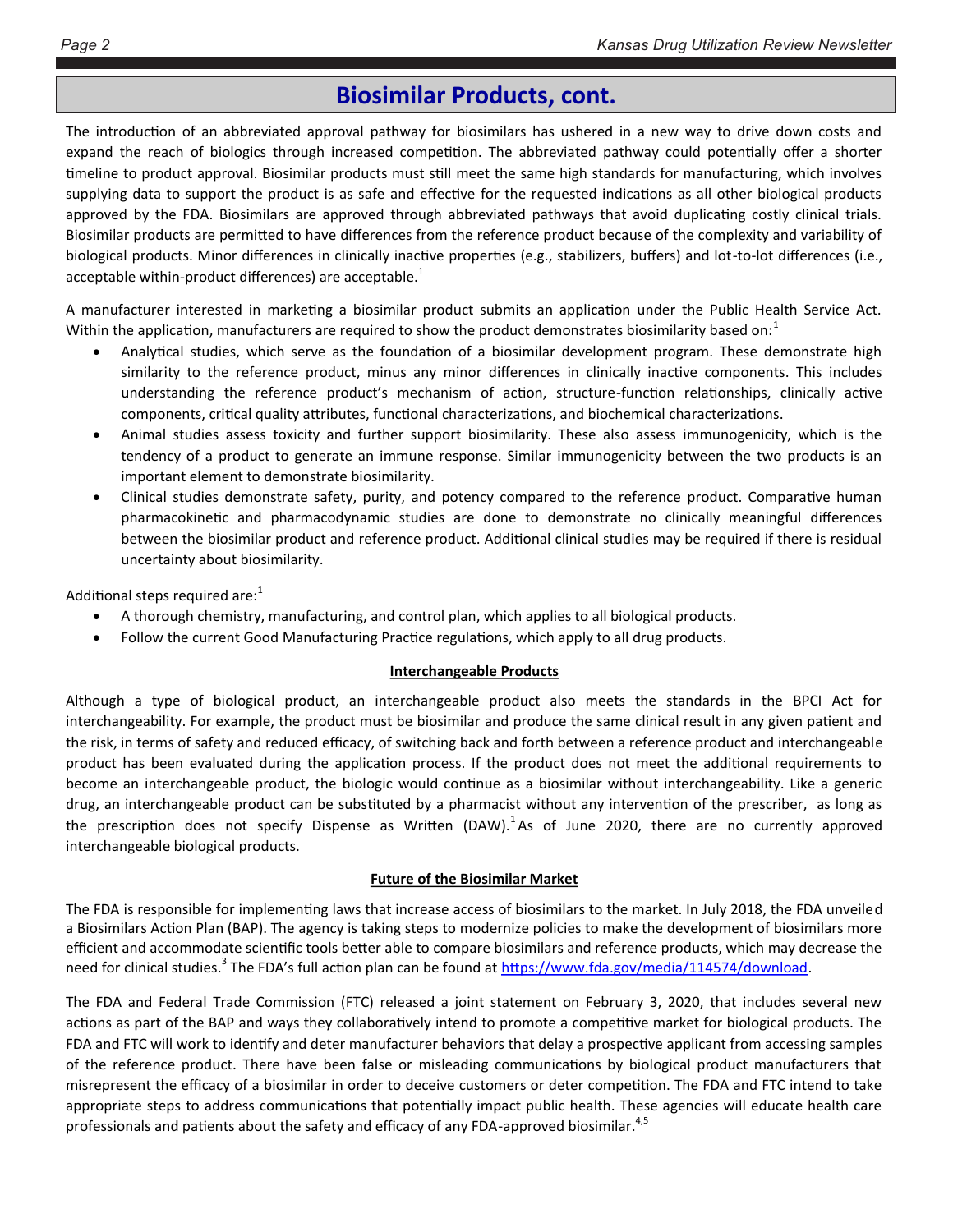### **Biosimilar Products, cont.**

#### As of June 2020, there are currently 27 approved biosimilar products.<sup>1</sup>

| . .                            |                      |                          |                             |
|--------------------------------|----------------------|--------------------------|-----------------------------|
| <b>Biosimilar Product</b>      | <b>Approval Date</b> | <b>Reference Product</b> | <b>Market Availability*</b> |
| Zarxio (filgrastim-sndz)       | March 2015           | Neupogen (filgrastim)    | Yes                         |
| Inflectra (infliximab-dyyb)    | April 2016           | Remicade (infliximab)    | Yes                         |
| Erelzi (etanercept-szzs)       | August 2016          | Enbrel (etanercept)      | <b>No</b>                   |
| Amjevita (adalimumab-atto)     | September 2016       | Humira (adalimumab)      | <b>No</b>                   |
| Renflexis (infliximab-abda)    | May 2017             | Remicade (infliximab)    | Yes                         |
| Cyltezo (adalimumab-adbm)      | August 2017          | Humira (adalimumab)      | No                          |
| Mvasi (bevacizumab-awwb)       | September 2017       | Avastin (bevacizumab)    | Yes                         |
| Ogivri (trastuzumab-dkst)      | December 2017        | Herceptin (trastuzumab)  | Yes                         |
| Ixifi (infliximab-qbtx)        | December 2017        | Remicade (infliximab)    | No                          |
| Retacrit (epoetin alfa-epbx)   | May 2018             | Epogen (epoetin-alfa)    | Yes                         |
| Fulphila (pegfilgrastim-jmdb)  | June 2018            | Neulasta (pegfilgrastim) | Yes                         |
| Nivestym (filgrastim-aafi)     | <b>July 2018</b>     | Neupogen (filgrastim)    | Yes                         |
| Hyrimoz (adalimumab-adaz)      | October 2018         | Humira (adalimumab)      | No                          |
| Udenyca (pegfilgrastim-cbqv)   | November 2018        | Neulasta (pegfilgrastim) | Yes                         |
| Truxima (rituximab-abbs)       | November 2018        | Rituxan (rituximab)      | Yes                         |
| Herzuma (trastuzumab-pkrb)     | December 2018        | Herceptin (trastuzumab)  | No                          |
| Ontruzant (trastuzumab-dttb)   | January 2019         | Herceptin (trastuzumab)  | No                          |
| Trazimera (trastuzumab-qyyp)   | March 2019           | Herceptin (trastuzumab)  | Yes                         |
| Eticovo (etanercept-ykro)      | April 2019           | Enbrel (etanercept)      | <b>No</b>                   |
| Kanjinti (trastuzumab-anns)    | June 2019            | Herceptin (trastuzumab)  | Yes                         |
| Zirabev (bevacizumab-bvzr)     | June 2019            | Avastin (bevacizumab)    | Yes                         |
| Ruxience (rituximab-pvvr)      | <b>July 2019</b>     | Rituxan (rituximab)      | No                          |
| Hadlima (adalimumab-bwwd)      | <b>July 2019</b>     | Humira (adalimumab)      | No                          |
| Ziextenzo (pegfilgrastim-bmez) | November 2019        | Neulasta (pegfilgrastim) | Yes                         |
| Abrilada (adalimumab-afzb)     | November 2019        | Humira (adalimumab)      | No (anticipated 2023)       |
| Avsola (infliximab-axxq)       | December 2019        | Remicade (infliximab)    | No                          |
| Nyvepria (pegfilgrastim-apgf)  | June 2020            | Neulasta (pegfilgrastim) | <b>No</b>                   |
|                                |                      |                          |                             |

**\*If no, the anticipated availability is currently unknown unless otherwise stated.** 

#### **References:**

- 1. U.S. Food and Drug Administration. Biosimilars. February 3, 2019. Accessed May 14, 2020. Available at https://www.fda.gov/ drugs/therapeutic-biologics-applications-bla/biosimilars.
- 2. Patient Protection and Affordable Care Act, H.R. 3590, 111th Cong. (2009-2010).
- 3. U.S. Food and Drug Administration. FDA's Biosimilar Action Plan (BAP). July 2018. Accessed May 15, 2020. Available at https:// www.fda.gov/media/114574/download.
- 4. Federal Trade Commission. Joint Statement of the Food & Drug Administration and the Federal Trade Commission Regarding a Collaboration to Advance Competition in the Biologic Marketplace. February 3, 2020. Accessed May 15, 2020. Available at https://www.ftc.gov/system/files/documents/public\_statements/1565273/v190003fdaftcbiologicsstatement.pdf.
- 5. U.S. Food and Drug Administration. Joint Statement of the Food & Drug Administration and the Federal Trade Commission Regarding a Collaboration to Advance Competition in the Biologic Marketplace. February 3, 2020. Accessed May 15, 2020. Available at https://www.fda.gov/media/134864/download.
- 6. Definition of the Term "Biological Product". Vol. 83, No. 238. Fed. Reg. (December 12, 2018) (to be codified at 21 C.F.R. pt 600).
- 7. Defining the difference: What Makes Biologics Unique. Biotechnol Healthc. 2004;1(4):24‐29. Available at [https://](https://www.ncbi.nlm.nih.gov/pmc/articles/PMC3564302/) [www.ncbi.nlm.nih.gov/pmc/articles/PMC3564302/.](https://www.ncbi.nlm.nih.gov/pmc/articles/PMC3564302/)